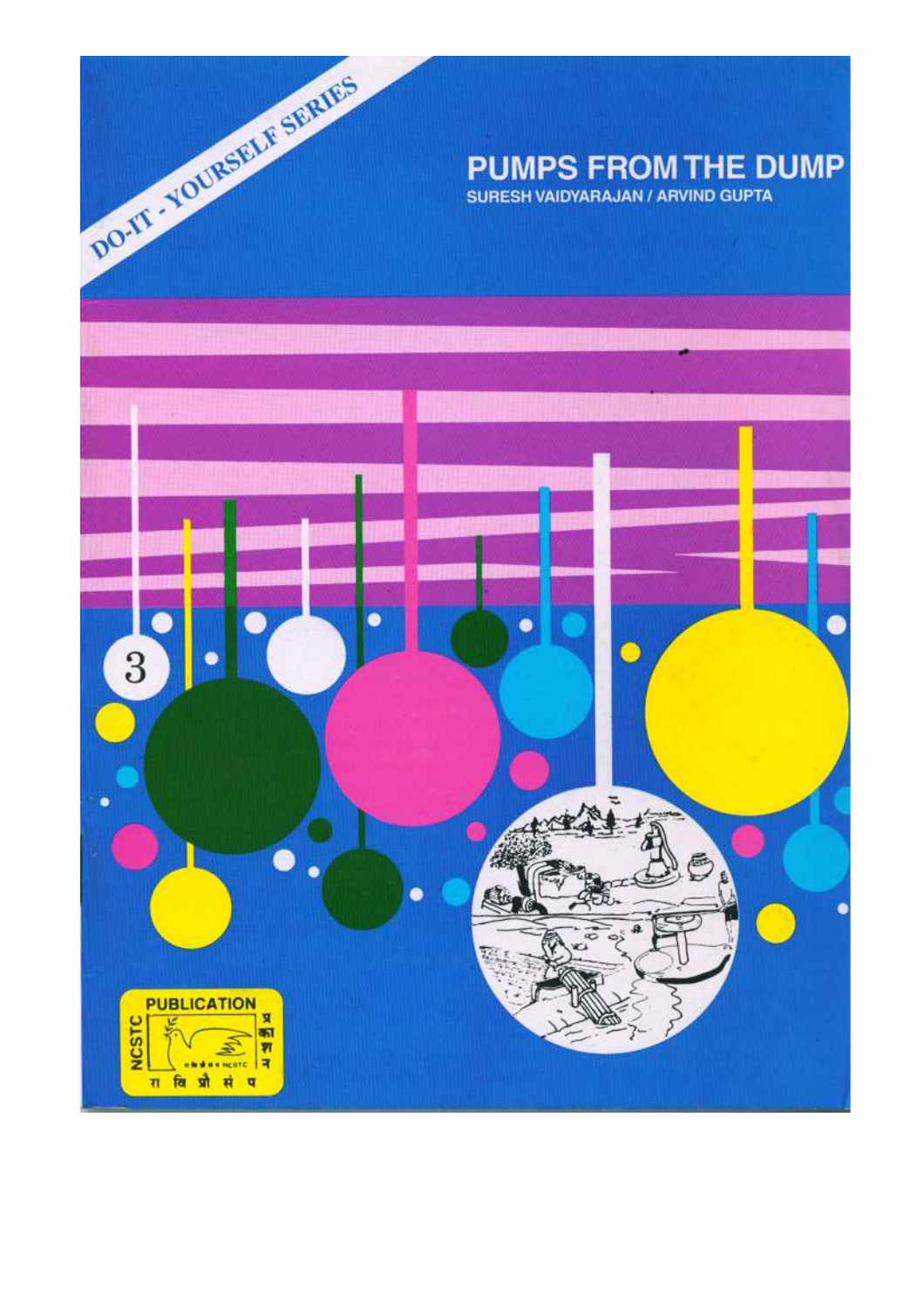# **PUMPS FROM THE DUMP**

Suresh Vaidyarajan & Arvind Gupta

Illustrations by: Avinash Deshpande

Published by Vigyan Prasar C-24 Qutub Institutional Area, New Delhi 110016 (India)

Price Indian Rupees Twenty only.

Send your comments to **arvindguptatoys@hotmail.com**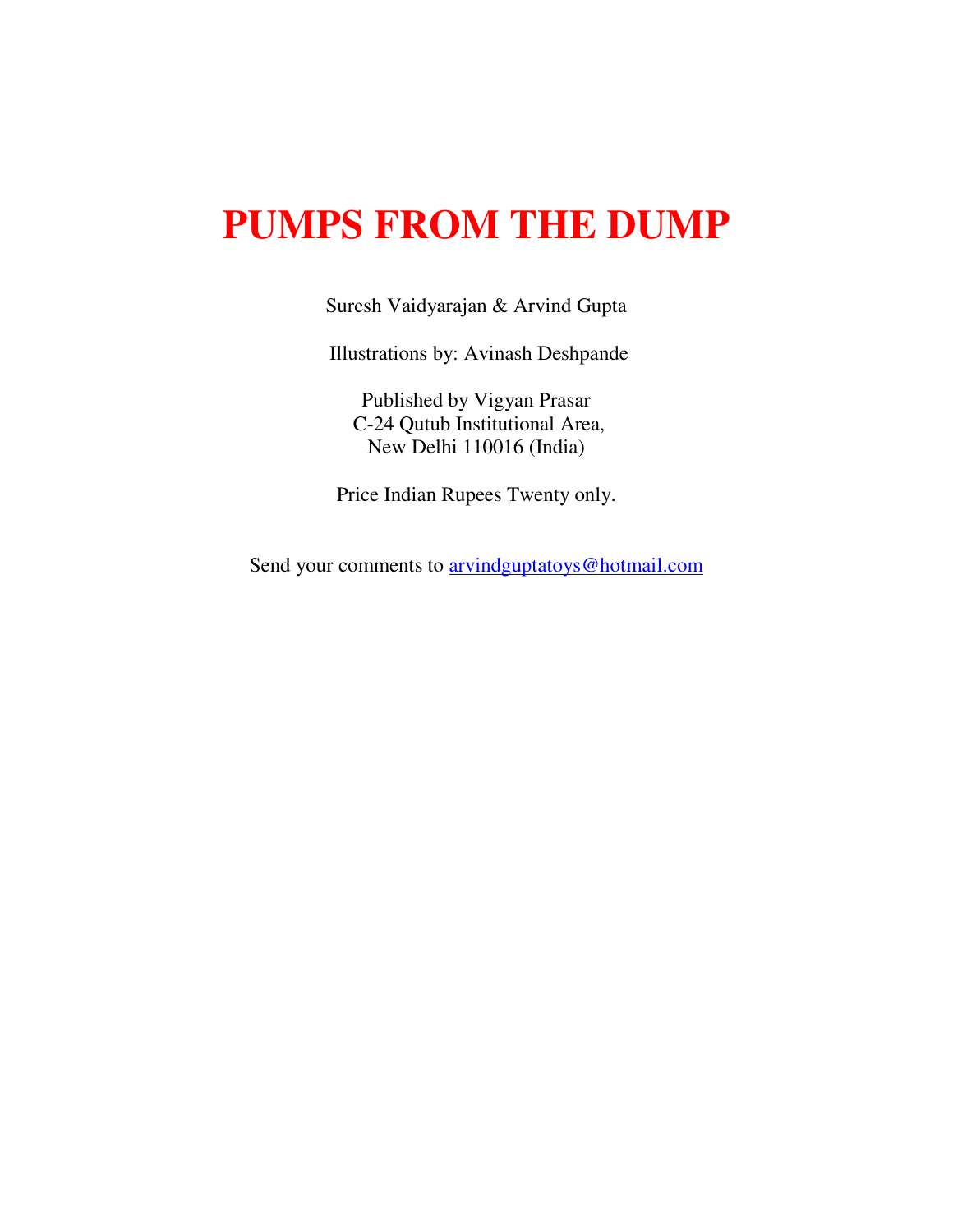# PUMPS FROM THE DUMP

**Every little child does it Making things from odds and bit The whole world is a garbage pit Collect some junk and make a kit.** 

**You'll never be at a loss Make do what you come across Con - rod, piston, suction port All these parts you don't import.** 

**Little things all strewn around A soda - cap lying on the ground A hose, a spoke, a hollow stem Lids and bottles all of them** 

**Use these things to make a pump A pump assembled from the dump A pump to make the water pump To quickly empty out the sump.** 

**Making pumps will bring great joy For each of them is a working toy Play with them and get a feel What's a valve and what's a seal.** 

**It's best to try a theory out Then you'll know it inside - out Think, adapt and improvise That's the rule of the wise.** 

**Several pumps go up and down While many pumps go round and round Pumps are made of many parts But the best pump is the heart.** 

> **Pumps bring water to the field And thus better food crop yield Pumps lift water from the well Life without a pump is hell!**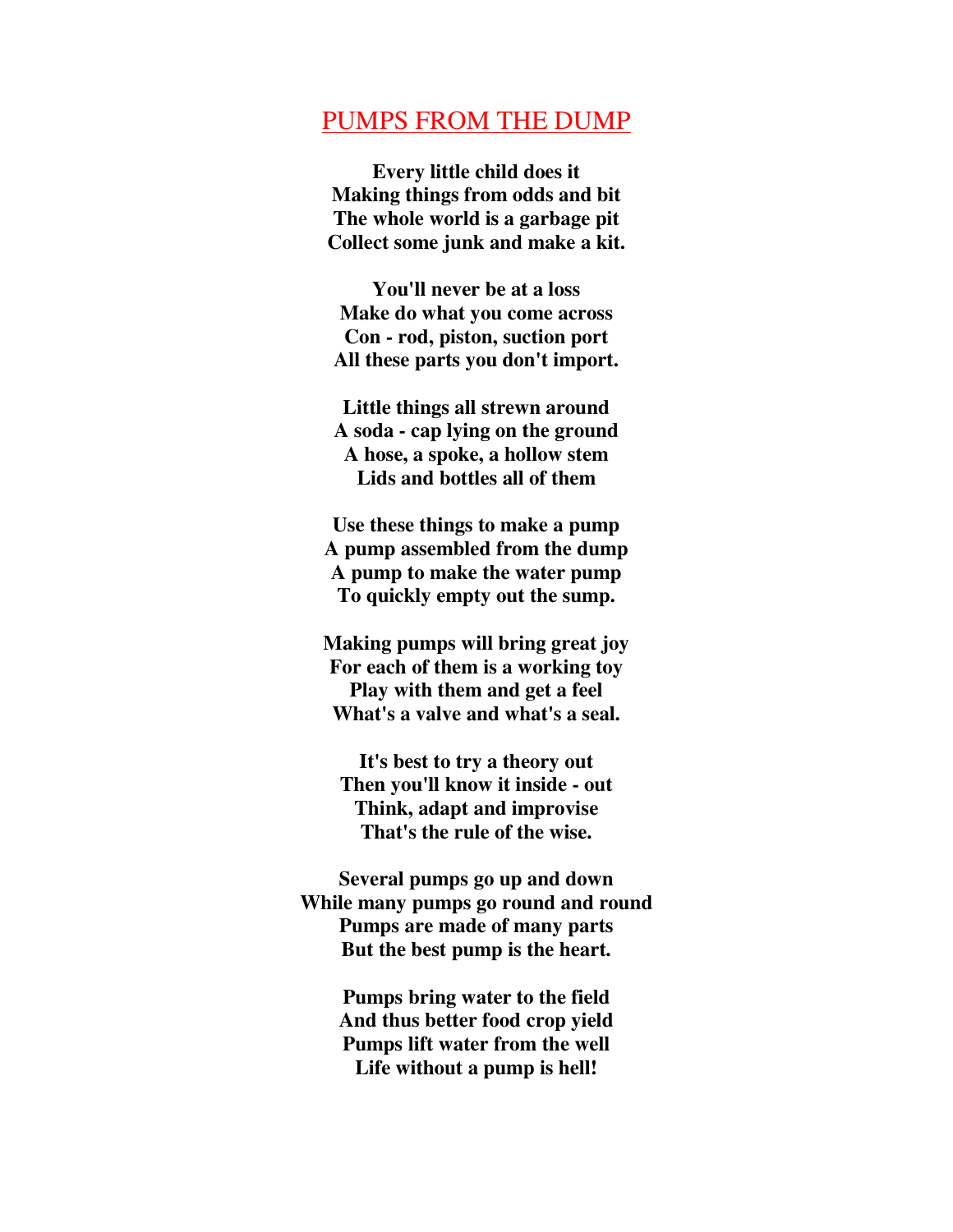# **Various Valves**

A valve is the heart of a pump. And there are many-many to make simple valves, using very ordinary materials.

#### *What is a valve?*

A valve is a device, which enables water, or air to flow in one direction only. It prevents the flow in the reverse direction. A valve is like a traffic policeman, on a 'one-way' road. He allows traffic to go in one direction only, and stops all traffic in the reverse direction. He always says GO to traffic in one direction and STOP it in the opposite direction.



## **How to make a hole in a bottle or a lid?**

Take a film reel bottle and poke a hole in its base with a divider point.

By rotating a taper scissors in this hole you can make the hole bigger.

A hole of 8-mm in diameter should be good enough.

You must ensure that the edges of the hole are clean - without any burrs or protrusions. You can also make neat holes using a shoemaker's punch.



#### **Balloon Valve**

Cut a balloon about 2.5-cm from the mouth end. Stretch the mouth of the cut balloon and slide it on the threaded end of a toothpaste tube.

If you blow in from the tube then the balloon will open and allow air to pass through. But if you suck from the tube end then the balloon will close and shut the passage of air. This makes a very efficient valve.



#### **Marble Valve**

Make a hole of about 8-mm diameter in the center of the film reel bottle lid. Place a glass marble on it. This valve will allow water to flow from bottom up, but will prevent passage of water from the top to the bottom. The problem with using steel ball bearings is that they quickly rust in water.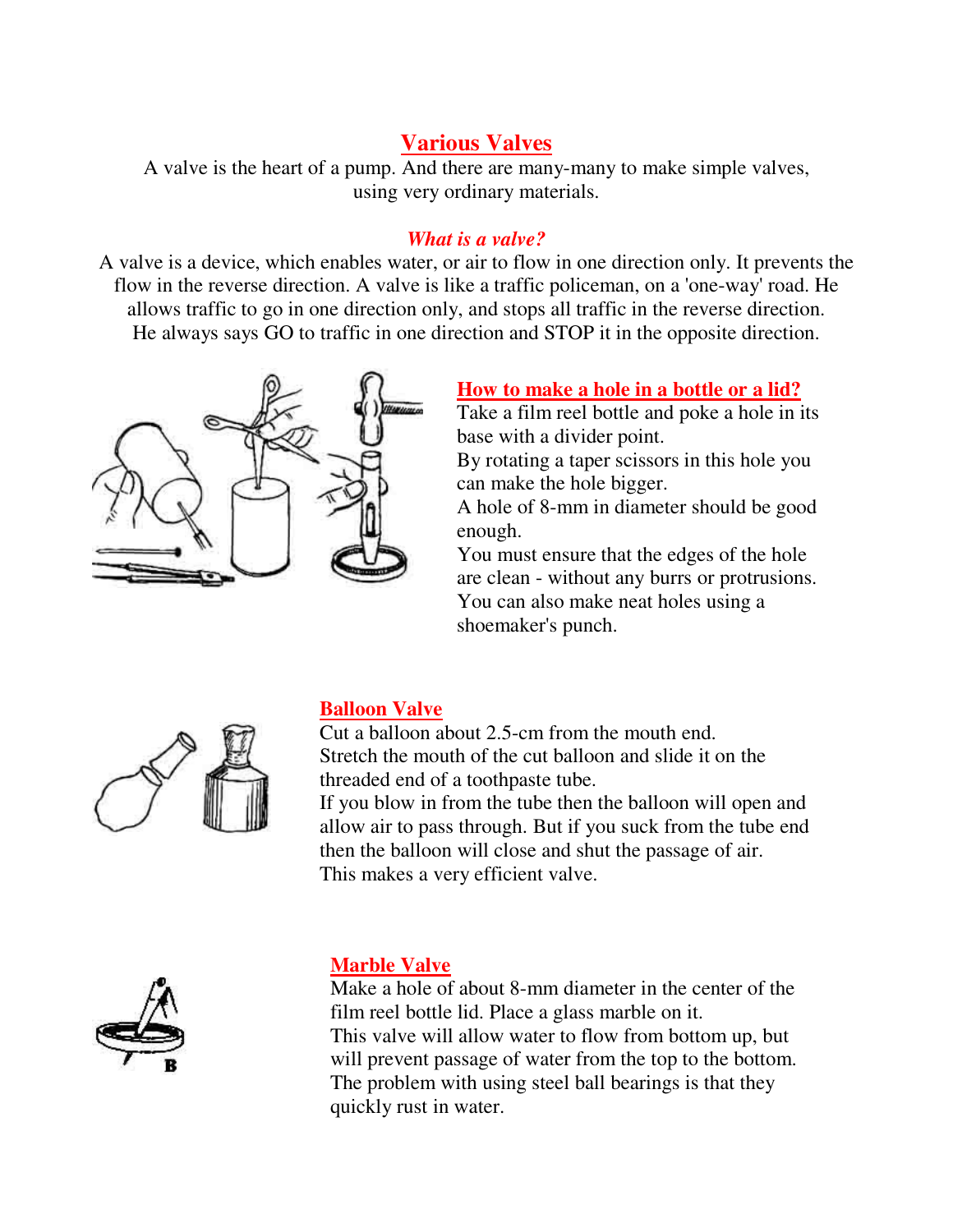

## **Flap Valves**

Cut a 1 x 1.5-cm flat piece from an old bicycle rubber tube. This flap can be hinged to the outer base of the bottle by applying a rubber adhesive like *Fevibond* on half the flap and sticking it. However, the rubber adhesive tends to come out, especially if you use the pump in water. So it is better to affix the flap by putting a staple on one side. Later the two prongs of the staple can be bent using a long nail. In this way the flap valve is mechanically and permanently attached to the bottle. If you suck through the bottle, the flap will shut the hole and the valve will be closed. If however, you blow in, then the valve will open and allow passage of air. You could affix the flap valve either on the outer base of the bottle as shown, or else you can fix it inside the bottle base too. Where you fix the valve would depend upon its use.



# **Plastic Strip Valve**

One can also make a very efficient valve using the brass body of an old bicycle tube, and a strip of plastic sheet cut from an old milk bag. Make a hole in the strip and slip it inside the brass valve body. Then bend the strip on the circular seat of the brass body. Slip this valve in the base hole of a film reel bottle, and affix it with a lock nut. If you blow through the brass body, air will pass through. But if you try to suck through the valve body, the air will be stopped. This is a very efficient valve. Think of several other kinds of valves.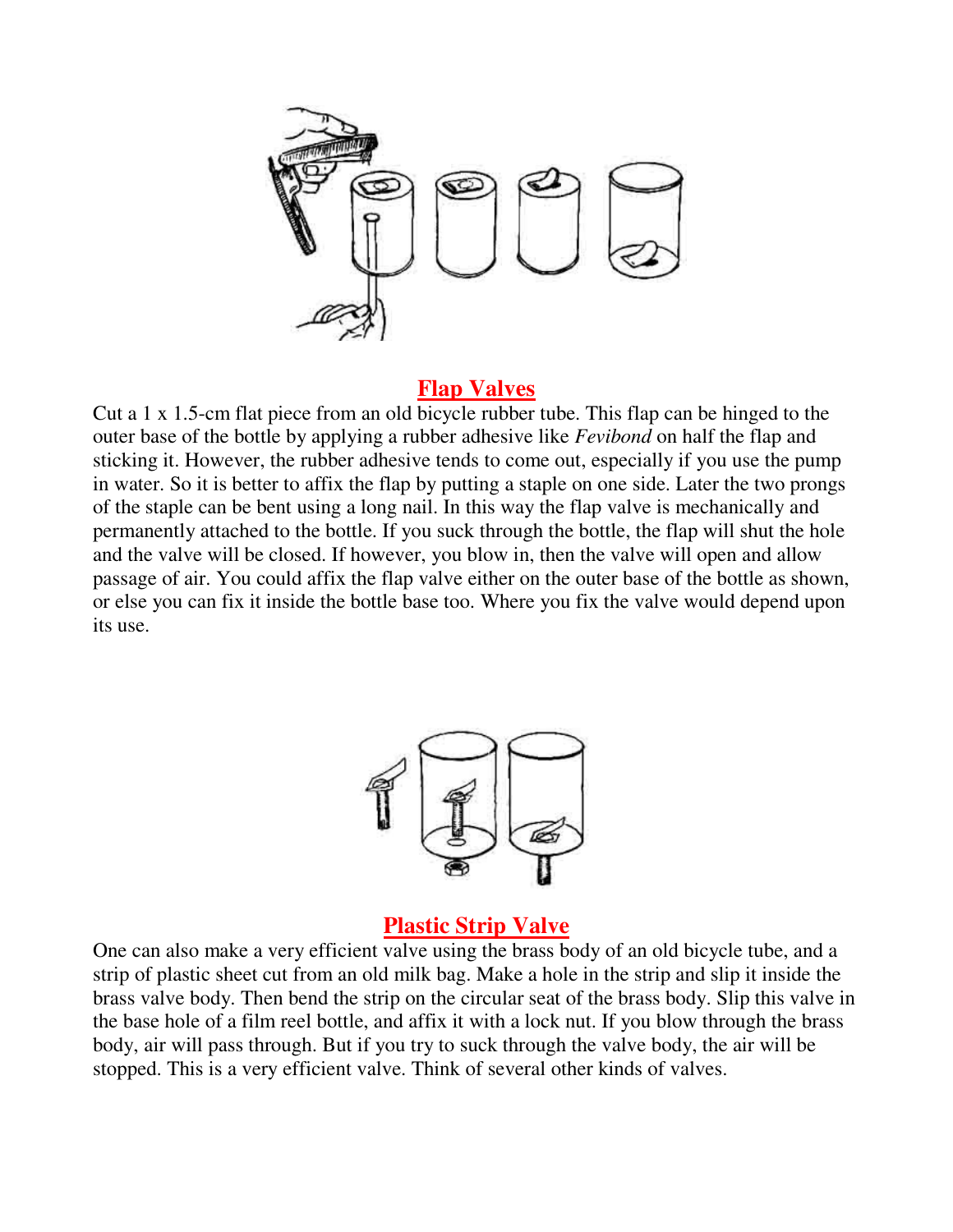# **Inertia Pump**

This is a simple and perhaps, a most amazing pump! Any hollow tube - PVC pipe, papaya stem, or a short length of bamboo, can be made to pump up water!



1.Can your convert a bamboo tube into a pump? Any hollow tube - a PVC or metal pipe, a short length of bamboo, or even a 30-cm long papaya stem can be made to pump up water. Take a short length of bamboo. Using a poker make a hole in the nodes, so that the bamboo becomes a connected hollow tube. In villages, is often easier to find a hollow plant item - like papaya stems. The nice thing about the papaya stem is that all children can have fun with their pumps and own them too.



2. Take a 40 -50 cm PVC pipe, the kind, which is used, for household electrical wiring. Rub its ends on sandpaper to make than smooth. Hold the pipe with your left-hand and move it up and dawn into a bucket of water. Keep the palm of your right-hand or the top of the pipe and open and close it with each up and down reciprocation like a hinge. Soon water will start squirting out. In this case the up-down motion of the left-hand does the pumping while the right-palm acts like a valve. The use of the hand palm gives an excellent physical feel for a valve.

#### How does this pump work?

When the pipe is plunged in the water, because of the inertia of the water, a bit of the water rises in the pipe. Air is expelled as the palm is lifted and the top of the pipe is open. Now the palm closes the top. The water, which has risen, cannot go down. With every stroke, a little water rises in the pipe, and ultimately squirts out. Try and find the maximum height to which you lift water by this means? Modifications of this simple inertia pump are still used in parts of Andhra Pradesh (India) for lifting water.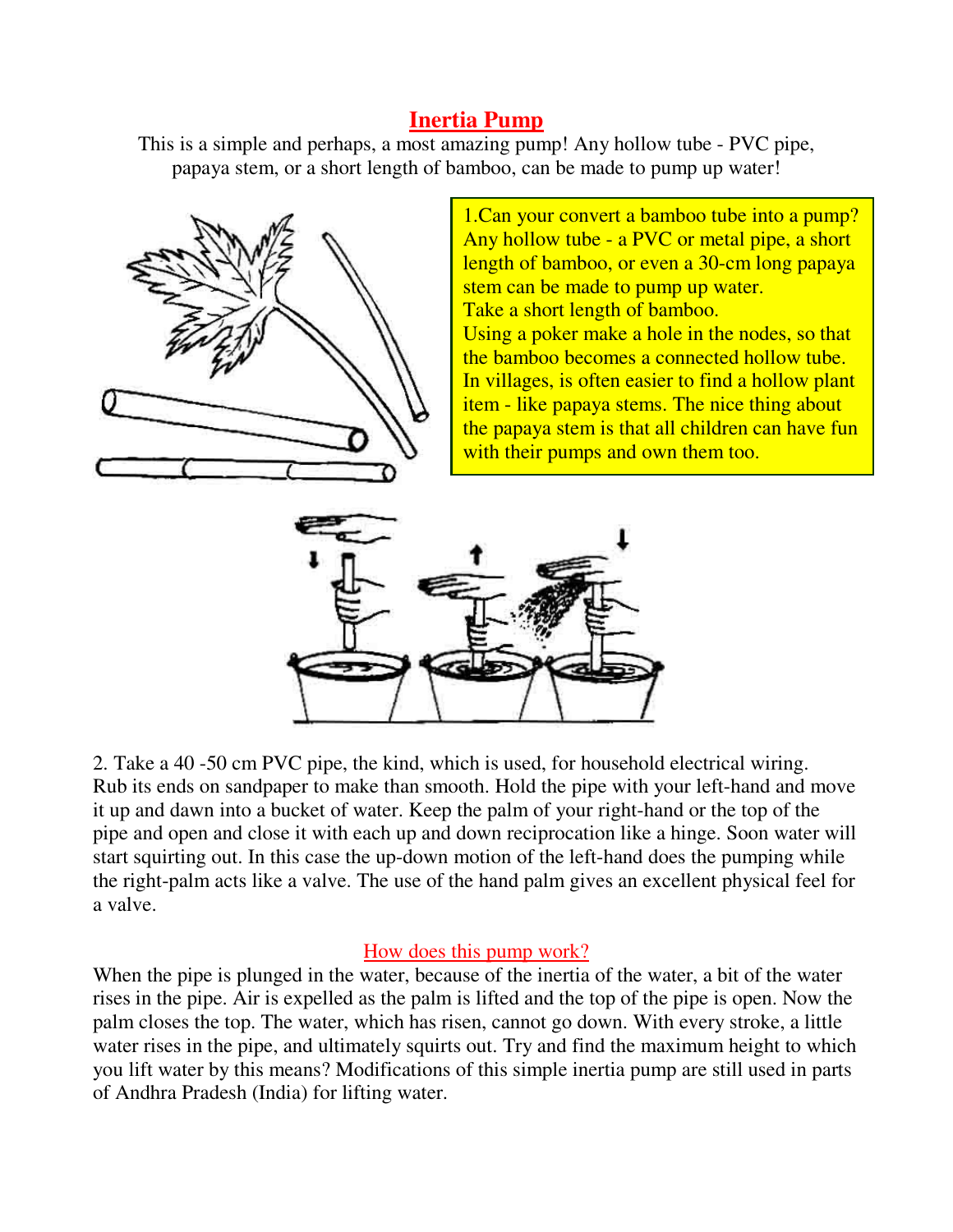# **Jerk Pump**

This pump is akin to the Inertia Pump. There is a difference however. In this pump a foot valve replaces the hand palm valve.



 Apply rubber adhesive it inside the bottle (you can also staple it). The flap valve will open and 1.Take a film roll plastic bottle and make a 8-mm hole in the center of its base. Cut a  $1.5 \times 1$ -cm piece of old cycle tube. (*Fevibond*) to one side of this rubber flap, and stick close like a hinge.



2. Take a 30-cm long PVC pipe with an outer diameter of 2.5-cm. Cut a strip from an old bicycle tube 2 x 20-cm long.



3. Wrap the rubber strip tightly on one end of the pipe and secure it in place with a bit of rubber adhesive like *Fevibond*. This end of the pipe should be just thick enough to fit into the mouth of the film roll bottle.



5. Attach a right angle bend to the top of the pipe.



6. Now hold the pipe with one hand and move it up and down in a bucket of water. Soon water will out from the PVC bend on each down stroke.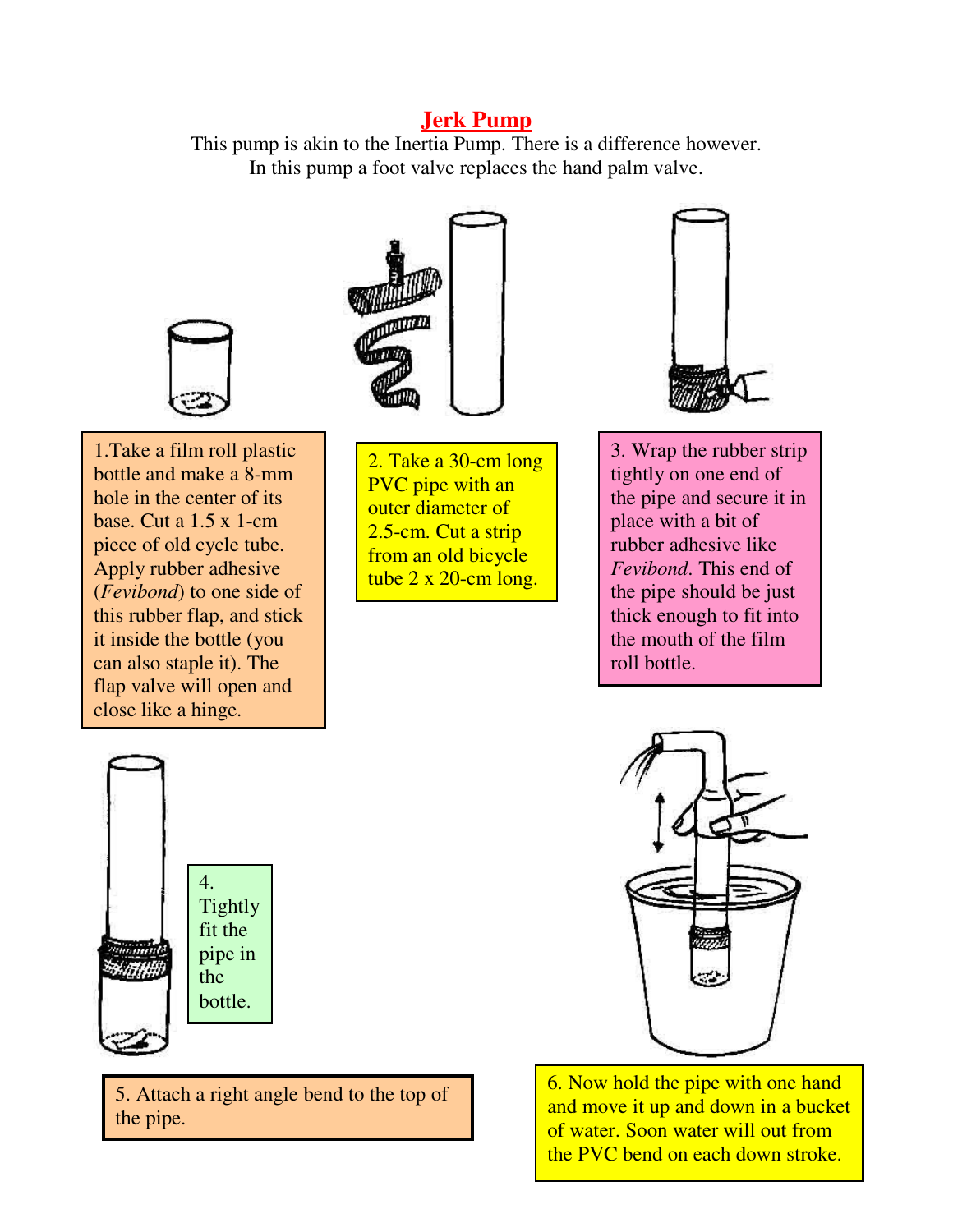## **Toothpaste Tube Pump**

This pump is just like the Jerk Pump. The only difference is that the materials used, both for the pipe and the valve are very different.



1. Old toothpaste tubes are not for throwing. Take a tube and cut it 2-cm from the mouth end. Clean it up. With a nail make a hole in the tube near the crimped base.



2. Cut a balloon about 2.5-cm from the mouth end. Stretch the mouth of the cut balloon and slide it on the threaded end of the mouth of the tube. This makes a very efficient valve.







4. Hold the tube with your hand and move it up and down into a mug of water. After a couple of strokes water will start squirting out.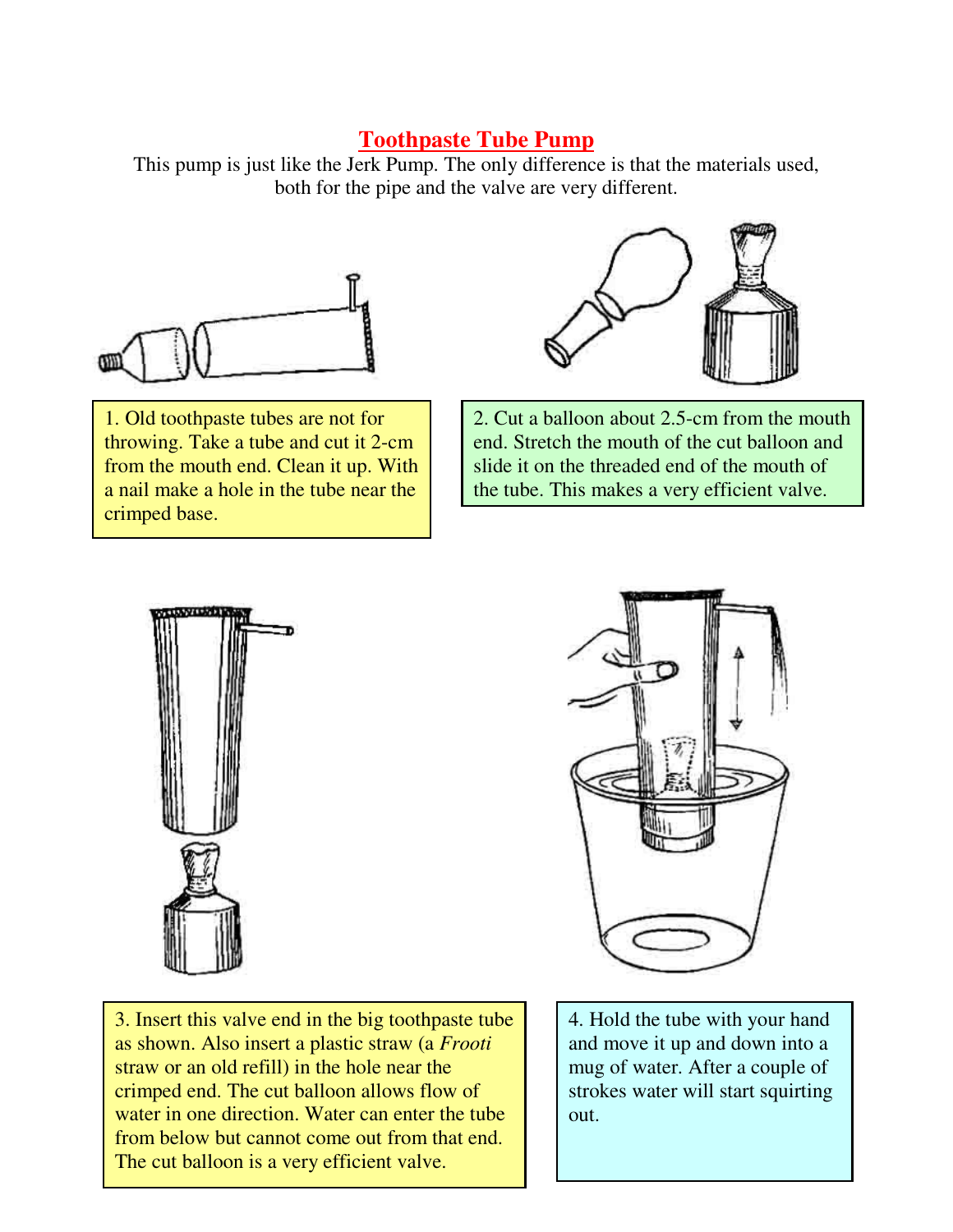#### **Tube Pump**

Adding a piston and a delivery valve to the previous Jerk Pump can make the Tube Pump.



 in place with rubber glue, or tie it up with just fat enough to fit into the mouth of a 1.Take 20-cm long PVC pipe with and outer diameter of 2.5-cm. Cut a 2 x 20 cm long strip from an old bicycle tube. Wrap the rubber tightly on one end of the pipe and secure it string. This end of the pipe should be film reel bottle. Insert the pipe in a film reel bottle, which has a flap valve in its base.



2.For the piston cut two circular pieces of cycle tube rubber so that they move snugly inside the PVC pipe bore. Make holes in the center of these washers and after inserting them in the valve body, tighten them with a lock nut, insert a little matchstick in the valve stem and assemble it in the valve body with the brass cap. Tightly tie a cycle spoke to the valve body with thread. The spoke becomes the connecting rod. Make a small hole in the PVC pipe bend for the spoke.



3. Hold the pump in water and reciprocate the cycle spoke. On each upstroke the suction valve opens sucking the water in the tube. The delivery valve remains closed. On each down stroke the suction valve remains closed and the delivery valve opens allowing water to rise in the PVC pipe and gush out of the bend with a great force.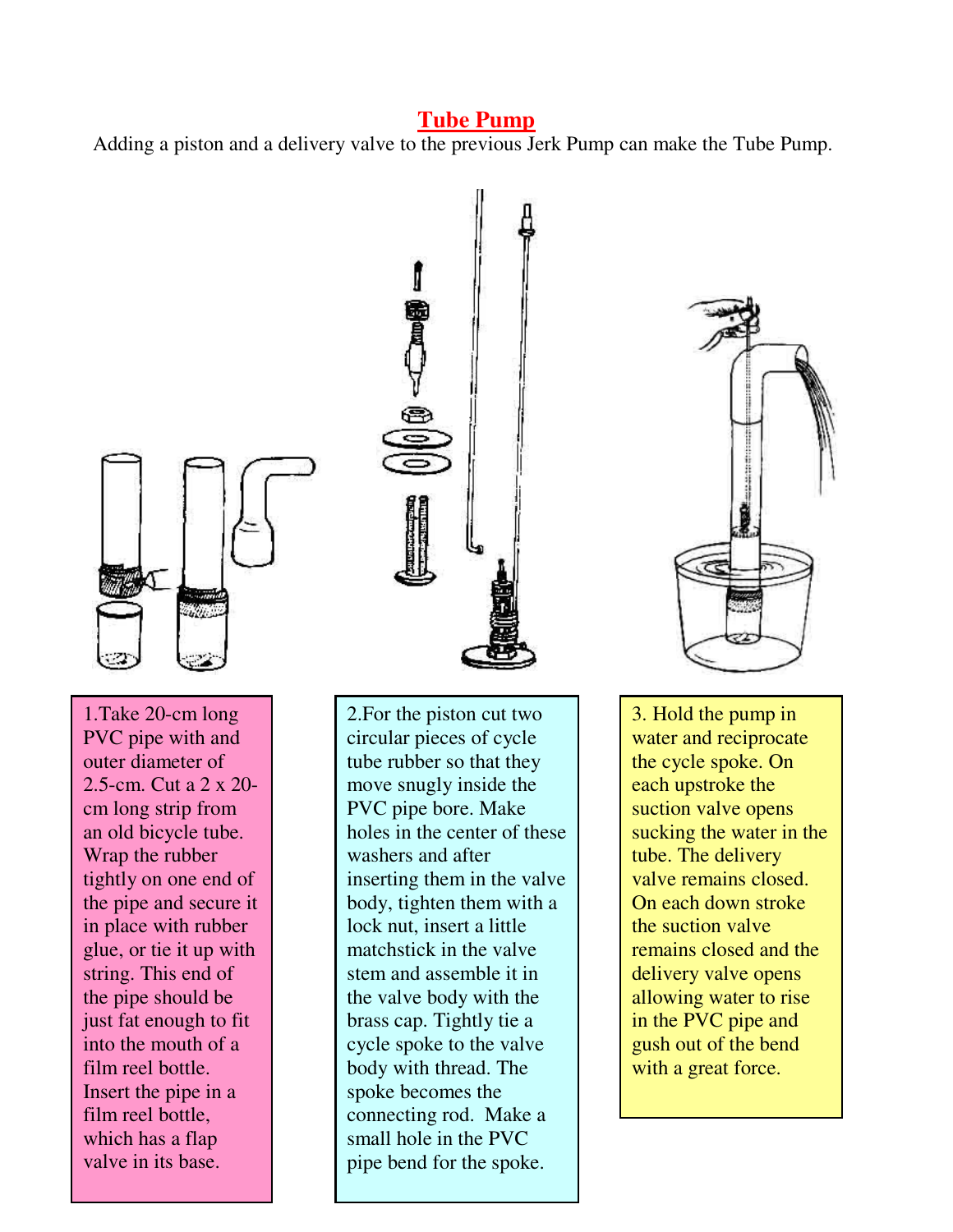# **Hand Pump**



I I

1.For making this pump you will require a black film-roll bottle, one more cap, a cycle spoke, old cycle tube, an old refill, simple hand tools and *Fevibond*- a rubber adhesive.



2. With a sharp scissors cut and remove the outer circle of the cap. The inner circle will make a superb piston. Rub it a little on sandpaper so that it is free inside the bottle – the cylinder.



3. Make a 2-mm hole in the center and a 6-mm hole for the delivery valve port. Apply rubber adhesive to a 2 x 1-cm piece of bicycle rubber tube and stick to the cover of the hole. This rubber will act like a hinge and open and close like a valve.



4. Cut a 12-cm long piece from a bicycle spoke. Fix the piston on the spoke thread with the help of two bicycle nipple-nuts.

5. This is the piston, delivery valve and connecting rod assembly.



6. Take another film-roll bottle and make a 6-mm hole in it. Apply rubber adhesive to a 2 x 1-cm piece of tube rubber and stick it on one side to cover the hole. This is the suction valve.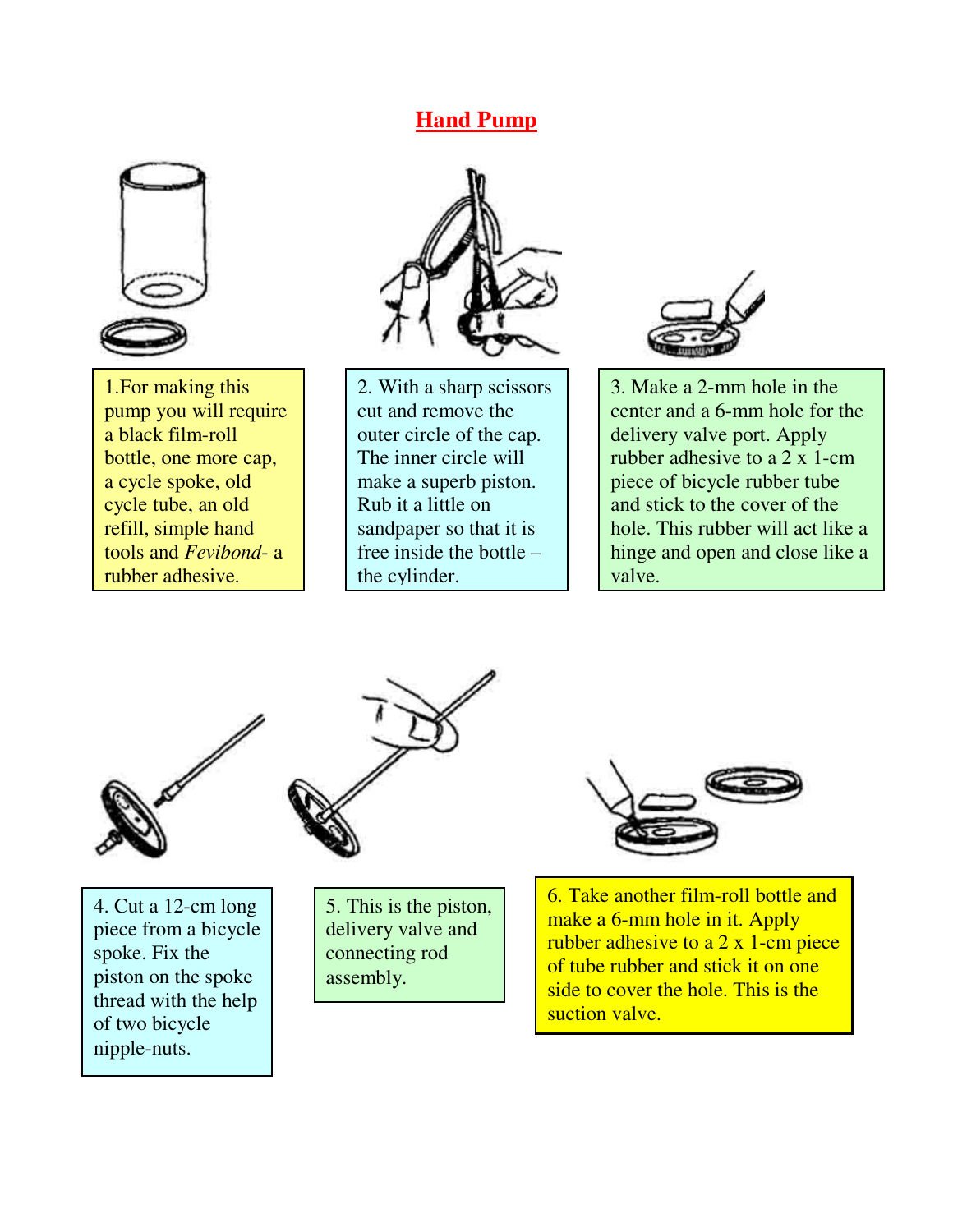





7. Make a 3-mm hole in the center of the bottle base so that the cycle spoke can move freely in it. Make another hole on the curved surface near the base and fix an old refill or *Frooti* straw in it. This is the delivery pipe.

8. Insert the spoke through the bottle base and snap the suction valve lid to complete the hand pump assembly. Keep the pump in a bowl of water and move the spoke up and down. After a few priming strokes large quanta of water will gush out. Both the rubber washers – stuck only on one side as hinges, act as very efficient valves. This is a superb model to understand the working of a real hand pump.

9. This model does not have a handle as there is in a regular hand pump.

Can you think of a way of attaching a regular handle? The length of the bottle limits the stroke of the piston. You can put two film reel bottles with their mouths facing each other and slip a piece of old cycle tube to keep them together. By doing this you will double the length of the cylinder. Now much more water will come out of the pump with every stroke.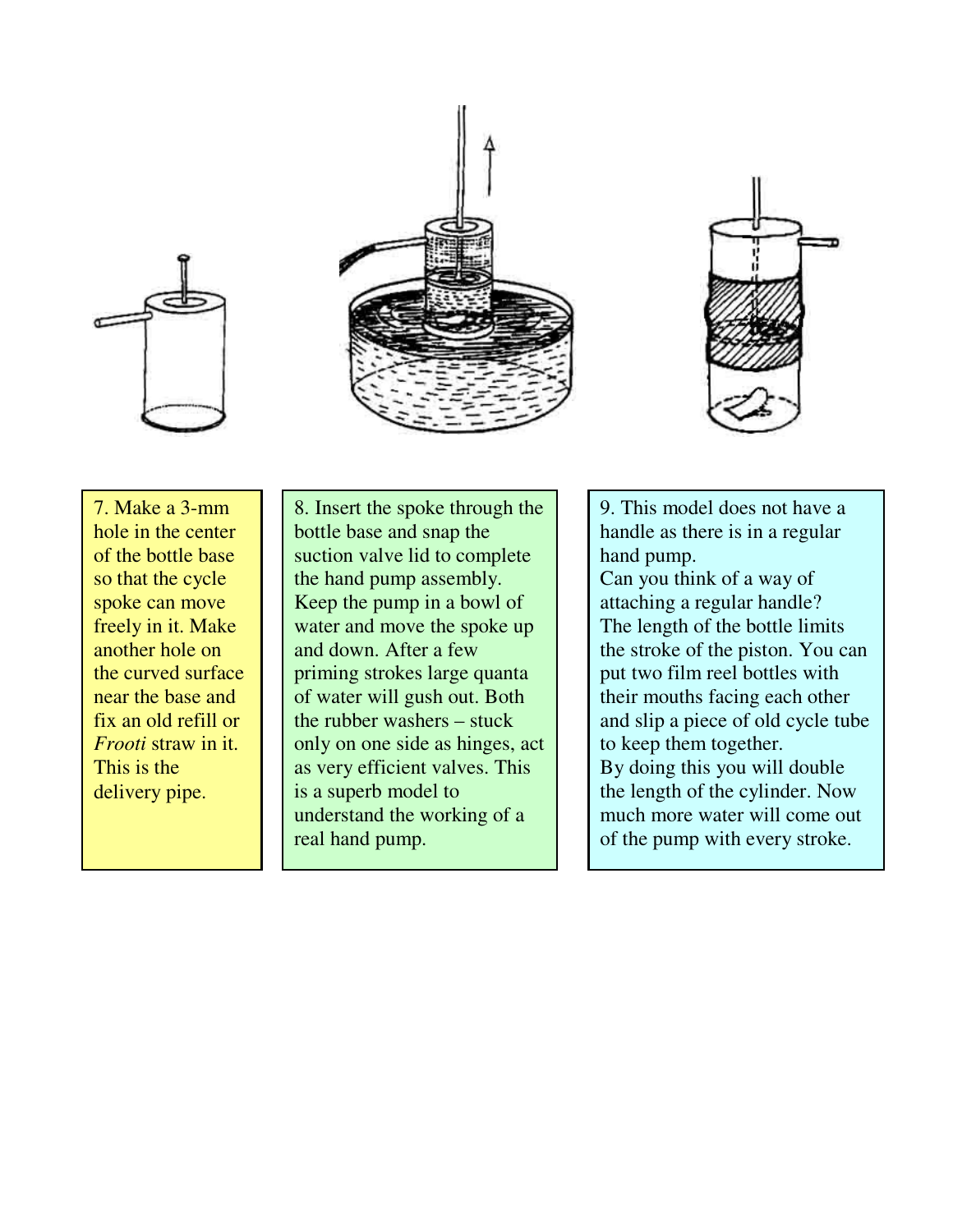# **Sprinkler**

1.Tie a meter long string to the top of a carrot. Slip the free end of the sting through empty ball pen body. Then tie it to a small potato.





 meter long flexible 3.This simple sprinkler works on the same principle. Take a oneplastic tube - the one used as a petrol pipe or a mason's level tube. Keep one end of the tube immersed in a bottle of water and suck from the other end.



2. Hold the pen body in your hand and begin making circular motions - the potato must swing in a circle. As you increase the speed of rotation the carrot will rise. There is a force associated with the rotation of the potato. This force pulls away the center of the circle and is called Centrifugal force.



5. Water will keep sprinkling out as long as you continue spinning the tube. This way you can drain out the whole bottle. The centrifugal force of rotation is enough to suck and lift water from a height of almost a meter. You can make a simple foot valve using a cycle steel ball and a pen body as a seat.



4. When water starts coming out from the other end of the tube start rotating it and slowly raise it.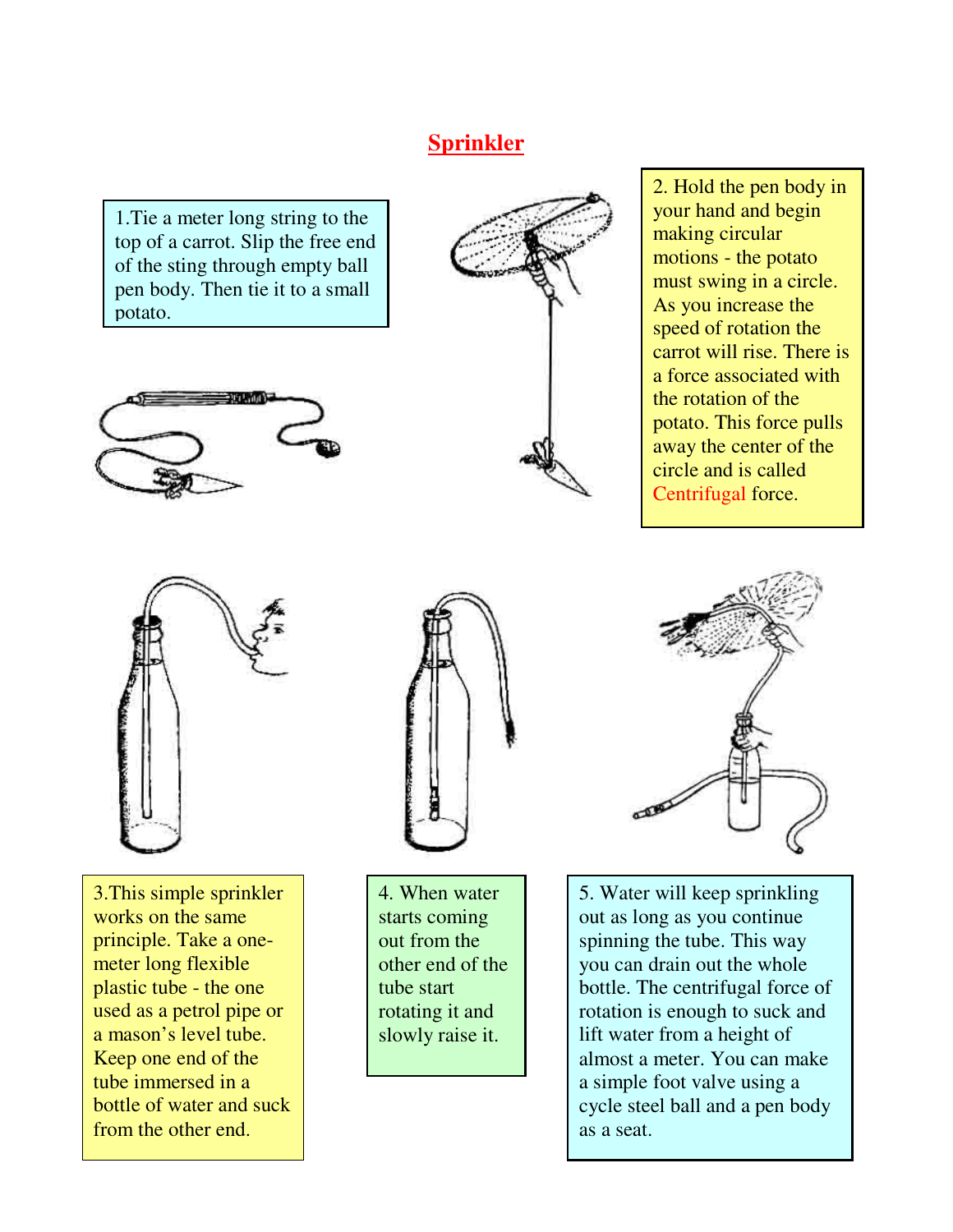# **Spray Pump**

This is a very common household pump, used for spraying insecticides to kill mosquitoes and other pests.



1.Make a slit in a plastic straw about one-third from one end. Bend the straw at the slit and place the short section in a glass of colored water. Make sure the slit is no more than 5-mm above the surface of the water. Blow hard through the straw. You will see that water enters the straw from the glass and comes out through the slit like a spray.



2. You can fix the same straw in a film reel bottle, by making a small hole in the center of the lid. Make one more hole near the rim of the lid for the air to enter. If you fill the bottle with a mixture of ink and water than you can catch the spray, once you blow, on an old newspaper. How does this pump work? When you blow hard, air comes out with great speed from the end of the straw. This high speed of air creates a low - pressure zone, at the cut. Because of the low pressure on the top of the vertical straw, water gets sucked up from the bottle, and gets blown as spray.



3. The familiar spray pump used in the house for spraying insecticides for killing and driving away mosquitoes is based on the same principle.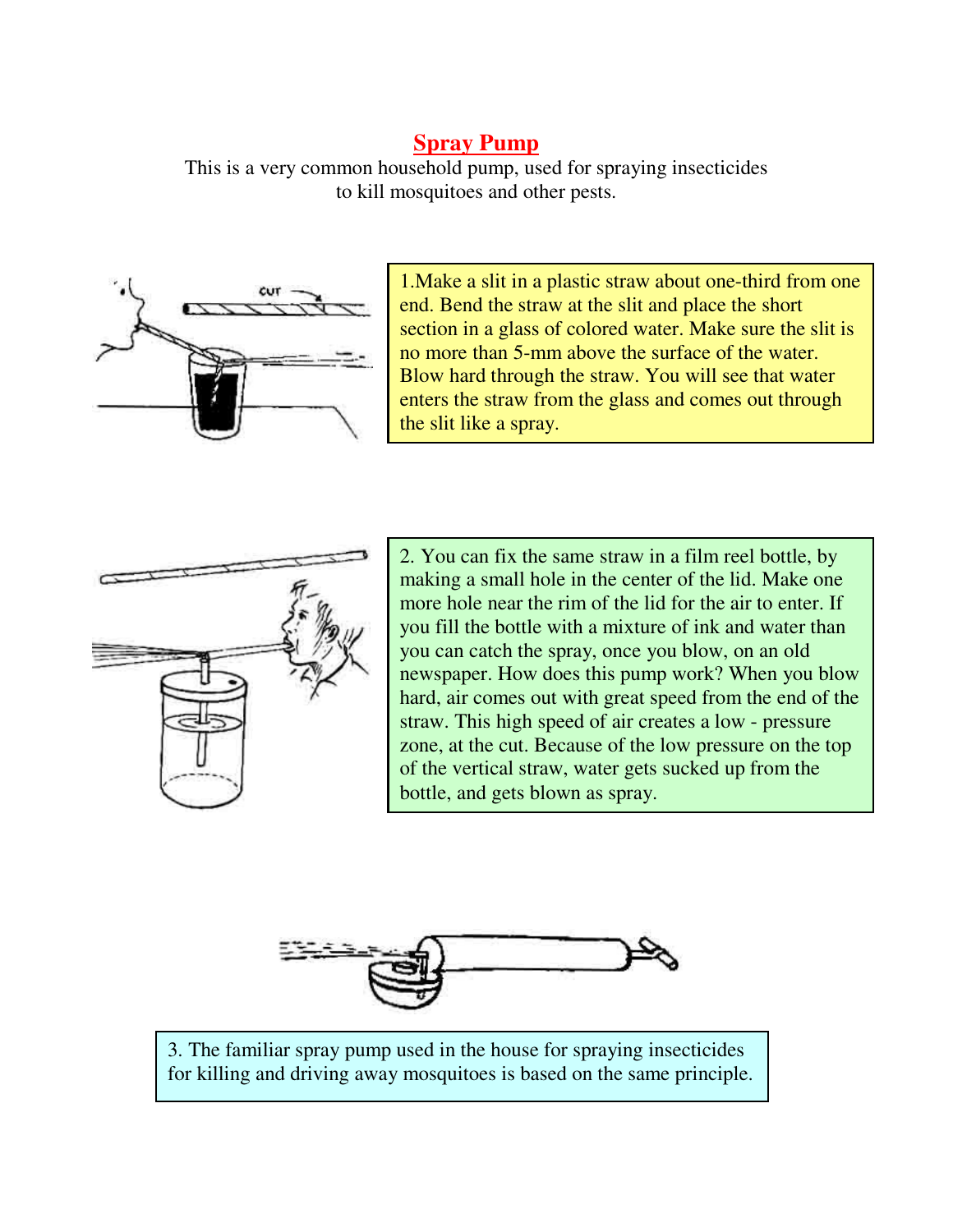# **Bellows Pump**

With this very efficient pump you can inflate a balloon with air or fill it with water. This pump will also make a great *Pichkari* for *Holi*, for with every down stroke of the pimp, 40-ml of water comes gushing out!



1. For making the pump you will need two film-reel bottles, 15-cm of old cycle tube, an old refill or a *Frooti* straw and some rubber based adhesive like *Fevibond* or *Vamicol*.



2. Make a hole in the base of the film-reel bottle **A** by using a divider point. Widen this hole by gentle rotating the pointed end of a scissors. The hole should be about 1-cm in diameter and should not have any burrs.



3. Make a similar hole in cap B.



4. Cut two circular washers about 1.5 an in diameter from a cycle rubber-tube. Apply *Fevibond* on half of the area of the two washers.







. close like a valve. 6.The washer stuck on one side act like a hinge. It can open and This is the **DELIVERY** VALVE.



7. Paste the other valve on the base of the film-reel bottle.

This is the **SUCTION** VALVE





8. Take another filmreel bottle B and make a small hole on its cylindrical surface.

9. Press fit a short thick, stiff plastic straw for a delivery pipe. Fix the cap with the delivery valve to bottle B.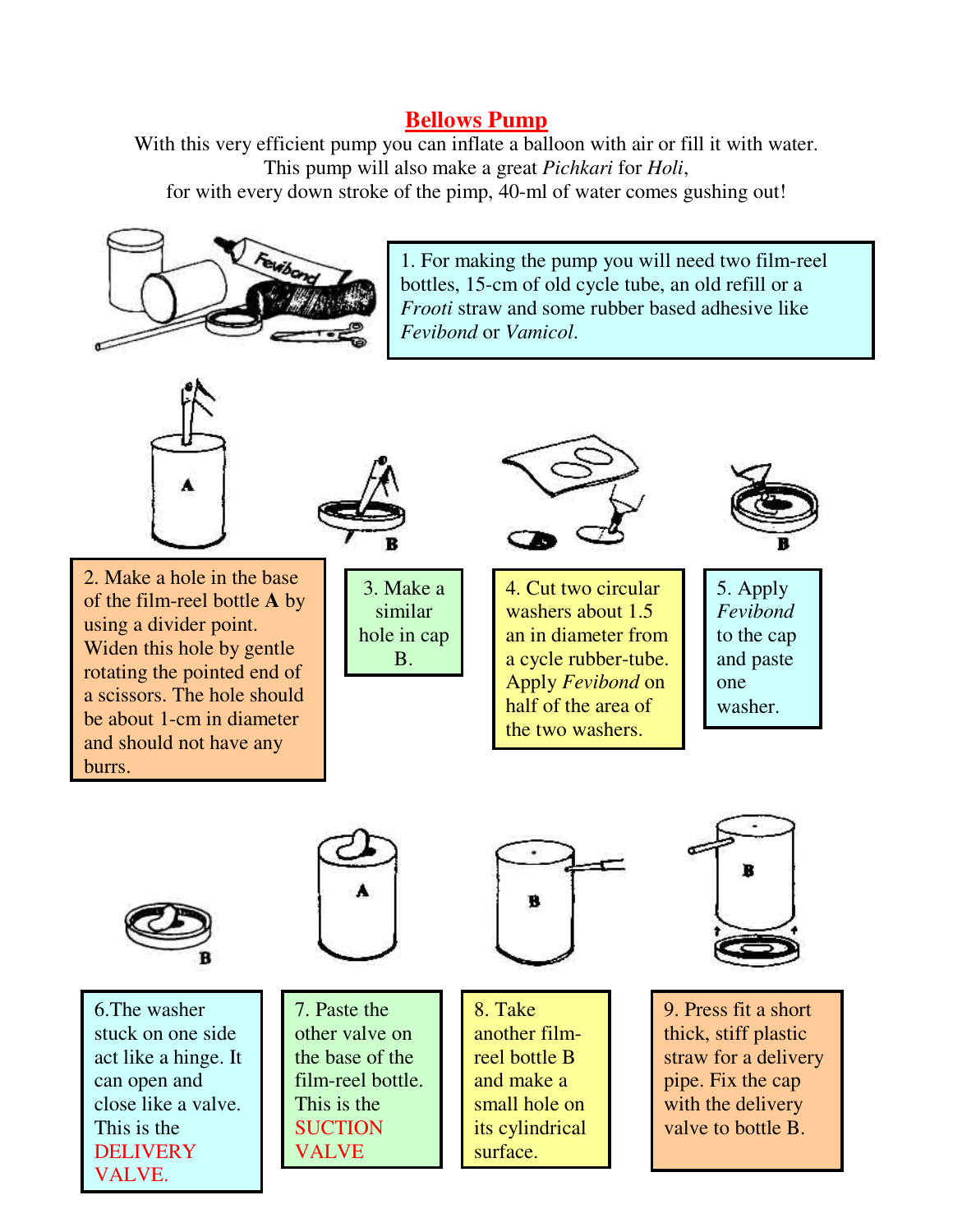

10. Cut a 15-cm long piece from an old cycle tube. Stretch and slide the tube over both the bottles as shown. The bottles will be separated by 7 cm of cycle tube. The rubber tube acts like a pair of bellows.



11. Now hold the lower bottle in water and press the top bottle B downwards. After a few initial strokes water will start gushing out of the delivery tube. Instead of pressing the top bottle up and down you can also squeeze it. Then the water will be squirted all around as in a sprinkler.

12. The Bellows Pump is based on a chance discovery that old bicycle tubes fit very snugly into film-roll bottles. Bicycle tubes come in several widths, so ensure that your bicycle tube fits on snugly or a bit tightly on the film bottles. Also ensure that the rubber tube flap valves sit flat a their seats. If the valve rubber is curved than there will be a crevice left and there will at be proper sealing. With this extremely efficient pump you can inflate a balloon with air! If you can fill a balloon with air then that is enough proof that indeed it is a great pump and that there is very little leakage from the valves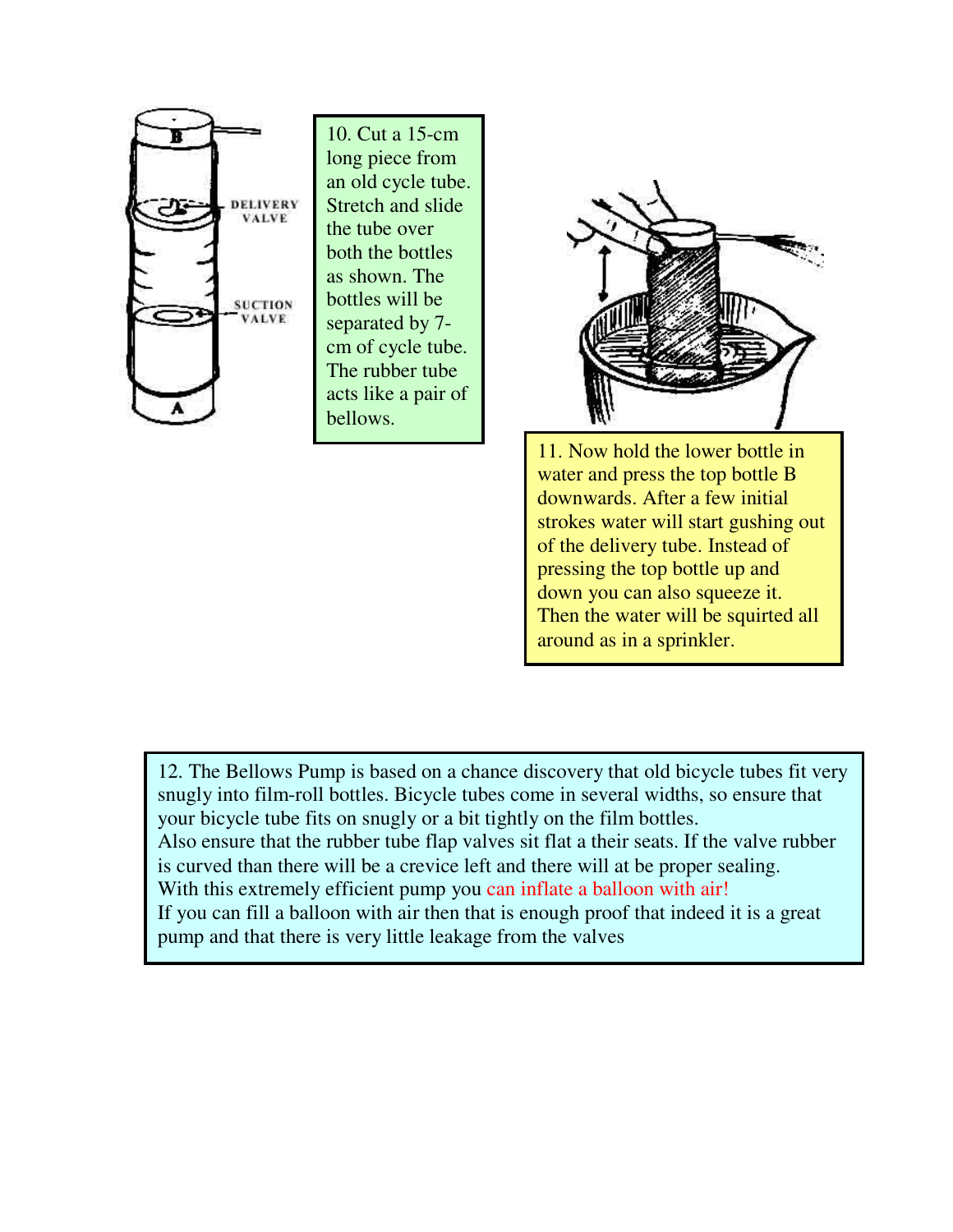# **Film Bottle Rotary Pump**

This pump is like the pump, which is used to draw out water from the well. The crown cap of this pump is pressed to a cycle tire, which rotates it fast and water gushes out.



1.To make this pump you will need a film reel bottle, a bicycle spoke, a crown cap, a piece of rubber, a nail, an extra nipple nut, nail, hammer and some simple tools.



2. With the help of a nail, hammer a small hole in the center of the crown cap.



3. Make three holes in the film reel bottle and one in its cap as shown. Attach the rubber rotor to the spoke. The rubber rotor must move freely inside the bottle cylinder. Fix the soda water bottle, crown cap tightly between the nipple nuts of the spoke.



4. This is complete assembly of the film bottle rotary pump.



5. Keep the pump in an inclined position in a bowl of water, such that its inlet and outlet ports are diametrically opposite. Ask someone to put the cycle on the stand and crank the pedal. Press the crown cap of the pump to the rotating rubber tire. The rotor inside the pump will rotate very fast and water will gush forth with great force.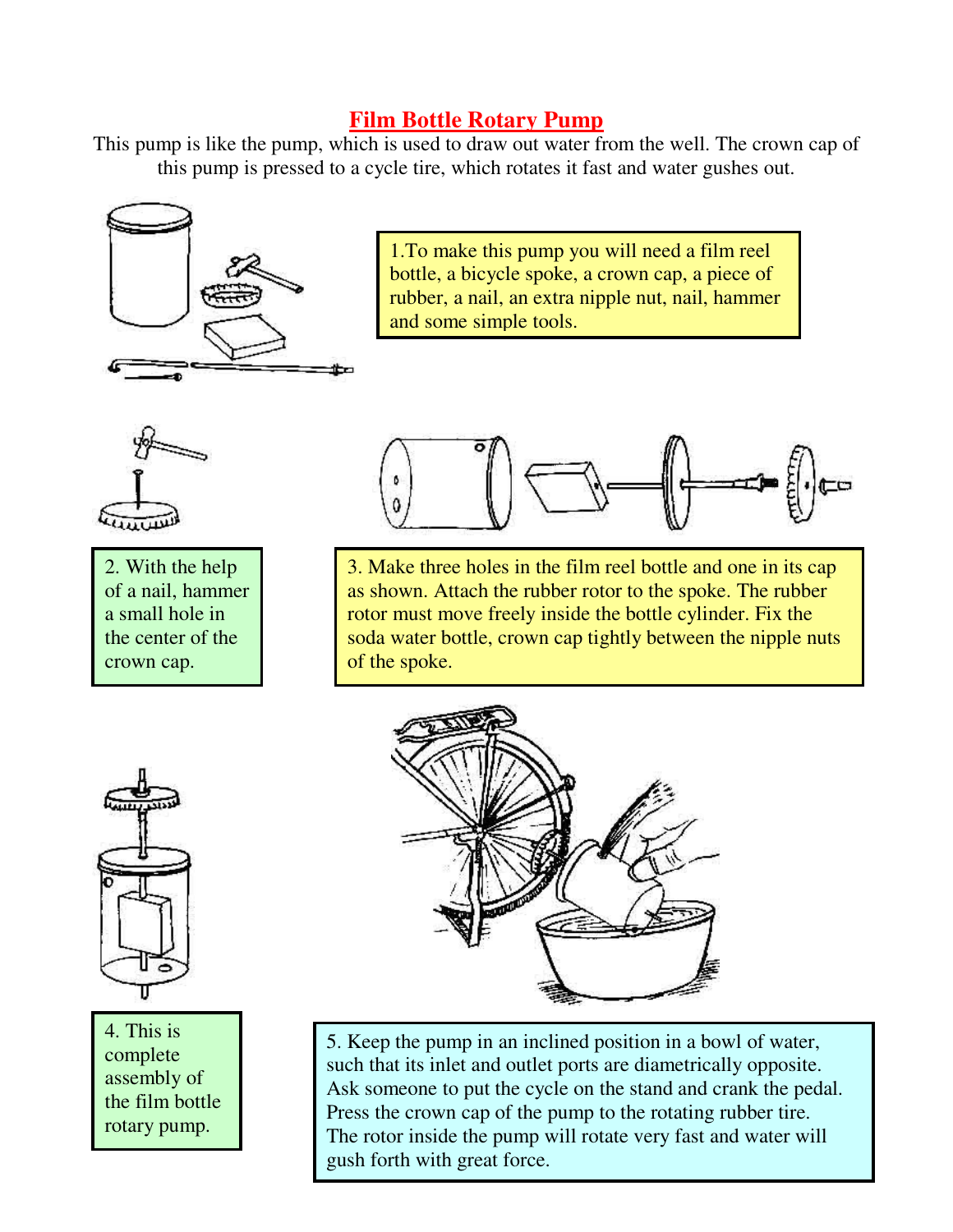# **Wooden Rotary Pump**



1.If a film bottle is not available for the outer casing of the rotary pump it can be easily improvised using three 5-cm square pieces of 1-cm thick wood.



2. Make holes in the center of two pieces with a nail for the cycle spoke to pass through in one of these squares make a 5-mm hole about 1-cm away from the center for suction. In the third piece chisel out a circular 2.5-cm diameter bore and a channel for the outlet.



4. Assemble the three pieces of the pump body with the rubber vane in the middle cavity. Keep the three-body pieces together by clipping two cycle tube rubber bands over them



3. Make a hole in the center of a crown cap and fix it with two nipple nuts on a cycle spoke



5. Dip the suction port in water and press the soda water cap against the rotating tire and enjoy the water gush out of the outlet.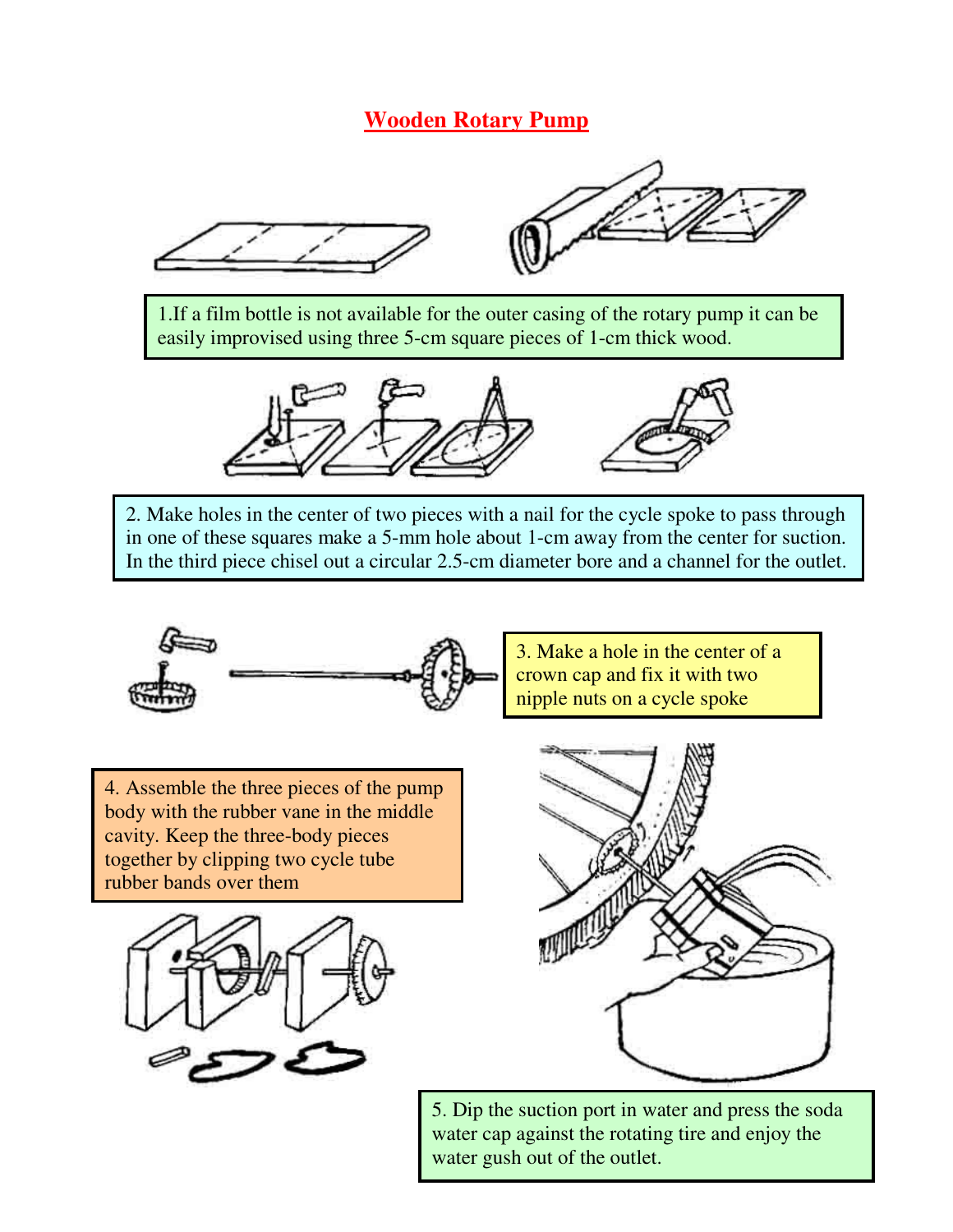### **Twin Tube Pump**

In this pump the thin tube becomes the piston and the fat tube becomes the cylinder. There is a suction valve and a delivery valve. This pump throws 60-70 ml of water with every stroke.

#### Delivery Valve Piston



1.Take an old cycle tube valve body. Insert the valve stem and then screw the brass cap lightly. Insert a small matchstick piece in the bore of the valve stem. Take a 2 x 15-cm long piece of old tube rubber and wrap it tightly around the brass valve body.

 $\mathbf{I}$ 

#### Piston and Delivery Valve Assembly Cylinder and Suction Valve Assembly



3. Insert the Delivery valve in the bore of the piston. The thickness of the wrapped rubber around the brass body should be such that it should be a tight fit in the bore. Also attach a bead to the top of the piston. It is through this bend that water will come out of the pump.



4. Take a 20-cm long PVC pipe with an outer diameter of 2.5-cm. Cut a 2 x 20-cm long strip from an old bicycle tube. Wrap the rubber tightly on one end of the pipe and secure it in place with rubber adhesive. This end of the pipe should be just fat enough to fit into the mouth of a film reel bottle. Insert the pipe in a film reel bottle, which has a flap valve in its base.



2 Take a 2-cm outer diameter and 30-cm long PVC pipe. Cut a 4 x 6-cm piece from an old cycle tube. Wrap just one layer of this tube on the PVC pipe and tie it with thread to secure it in place.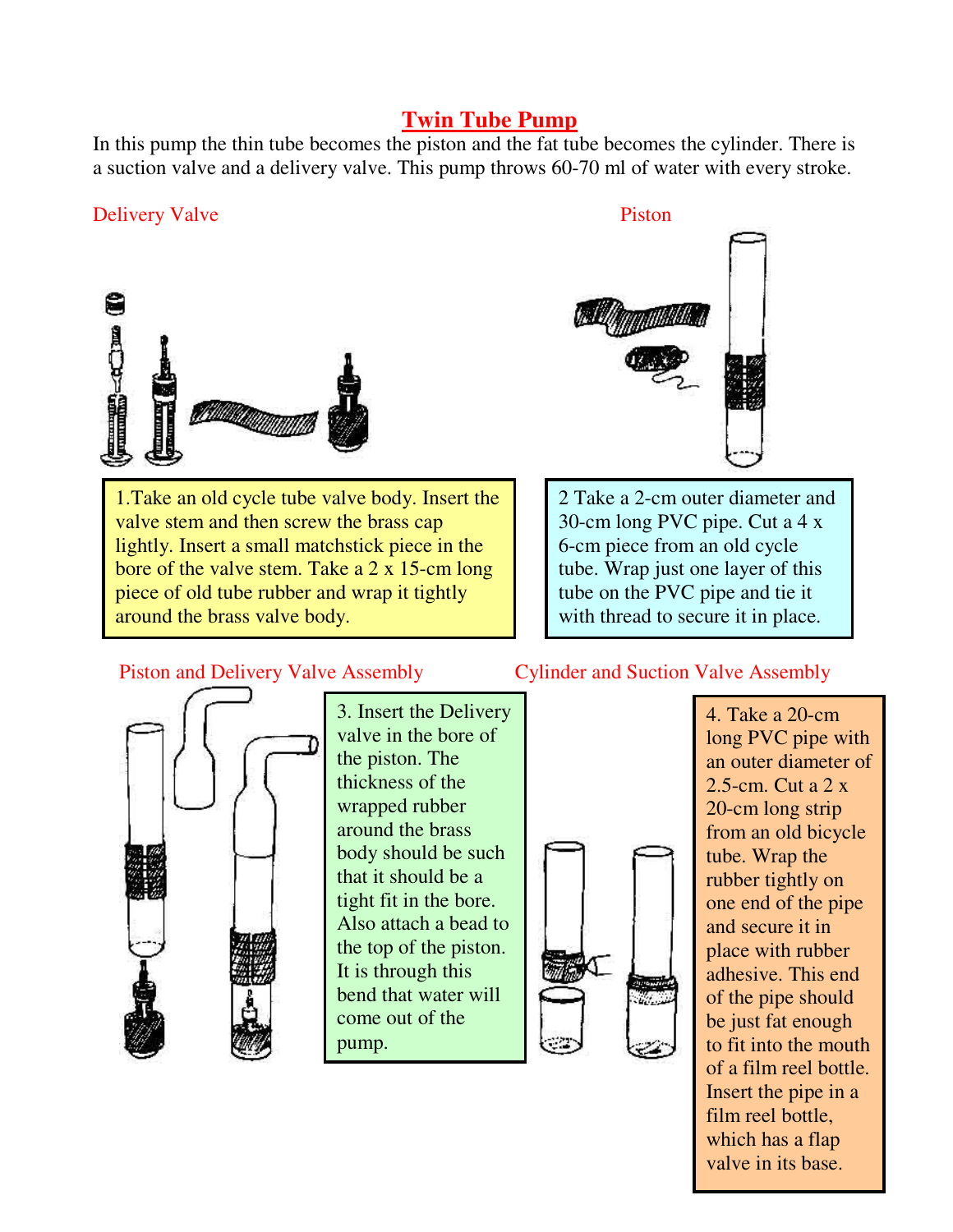# **Piston and Cylinder Assembly**

5. Before inserting the piston into the cylinder put a dab of oil. The oil will make the piston go smoothly up and down the cylinder. Now place the pump in water. Hold the cylinder with one hand and with the other move the piston up and down. Large quantities of water will gush out with great force



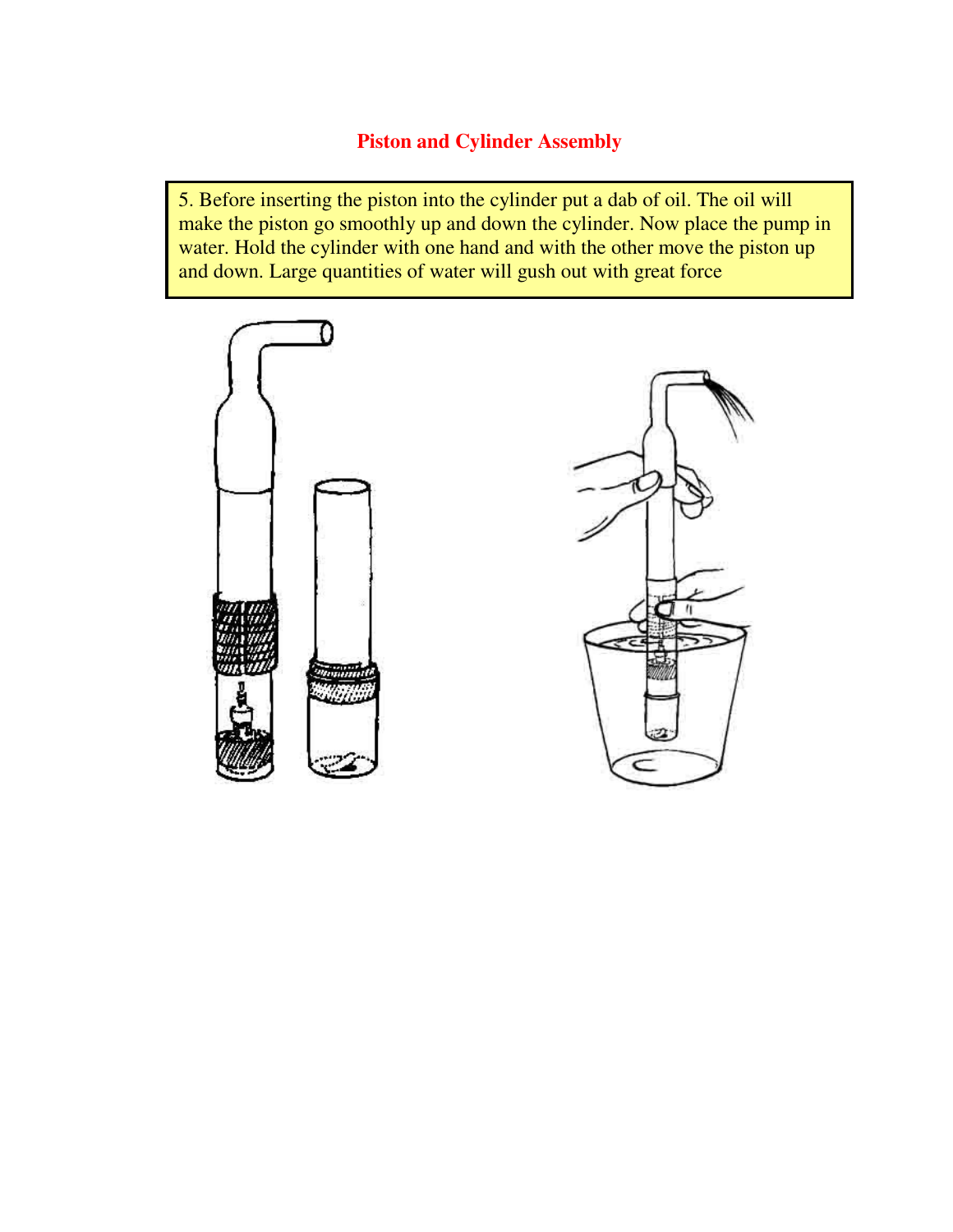# **Screw Pump**





Here's a simple way of making a working model of the famous screw - designed some 2,300 years back. This screw pump was initially used to empty the ship holds of water, which had crept in through seepage. A man would just keep turning the screw and the water settled at the bottom of the ship would be thrown out. For thousands of years this pump has also been extensively used for irrigation - for raising water from the river Nile into the adjoining fields. The prosperity of civilizations of the Tigris and the Euphrates valley lay in the advent of the screw pump.

Such pumps are still being used in some parts of Orissa (India), to lift up water by about one meter from a pond into a nearby field.



1.The materials required for making the screw pump are a wooden rolling pin - the traditional *belan*, 1.5-meters of flexible, transparent plastic hose with a outer diameter of about 1-cm. Apart from a bowl of water you will also require different sizes of nails and a hammer.



2. Fix two nails to the wooden rolling pin as shown. The left nail will become the pivot on which the pump will turn and the right bent nail will become the handle.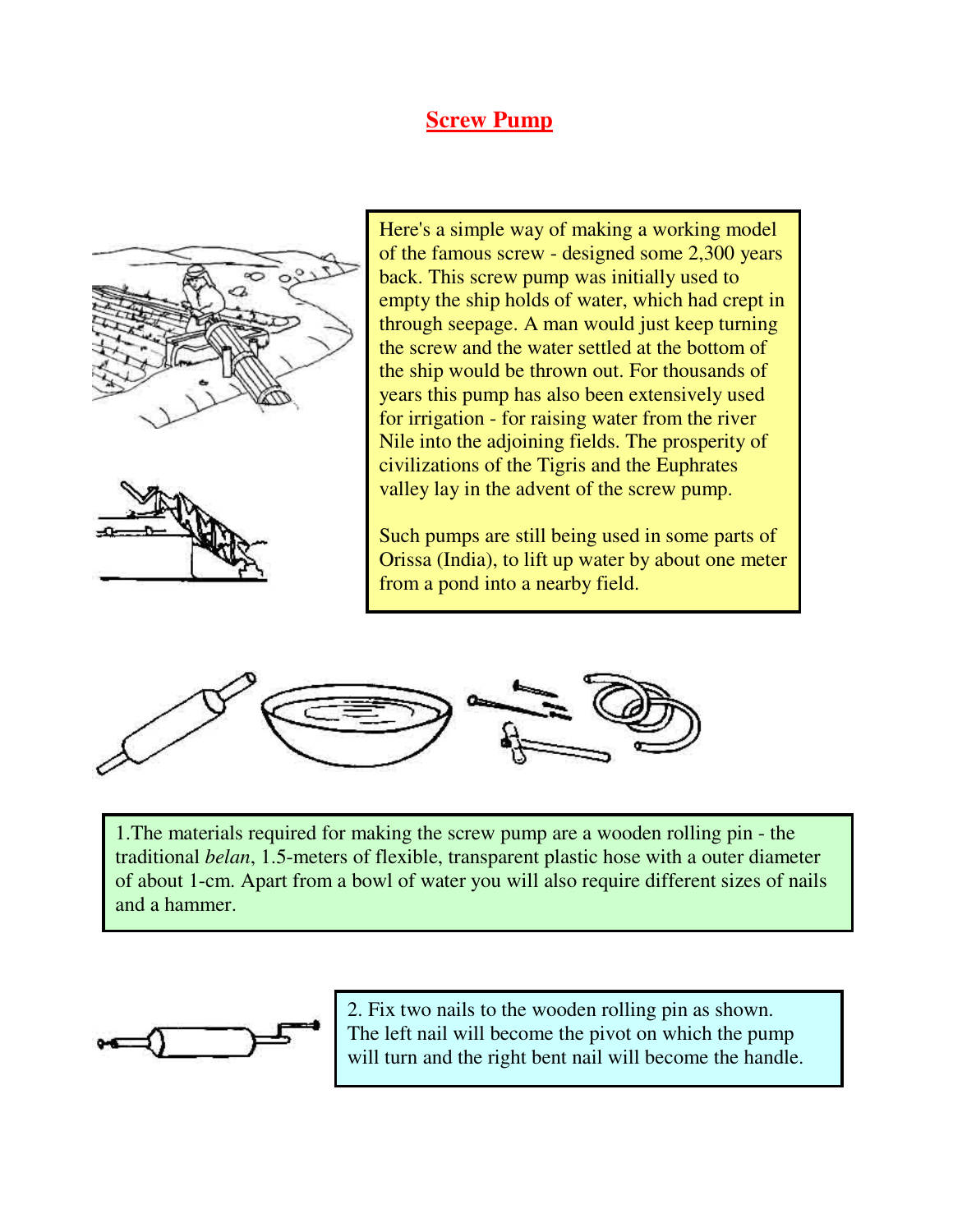

3. Wrap the plastic pipe over the wooden rolling pin.



4.The two free ends of the plastic hose are secured to the wooden rolling pin by hammering shoe tack nails half way through, so that the plastic tube still retains its circular form and is not flattened out.



5. The pump is now ready for operation. Place it in an inclined position in a bowl full of water. The pump will turn about the left pivot nail - which will rest at the bottom of the bowl.



6. Support the right lower ride of the wooden rolling pin with your left hand and turn the handle with your right hand.

The lower end of the plastic tube will be immersed in the water. On rotating the rolling pin, water will rise up the spiral through of the plastic tube and squirt out of the other end.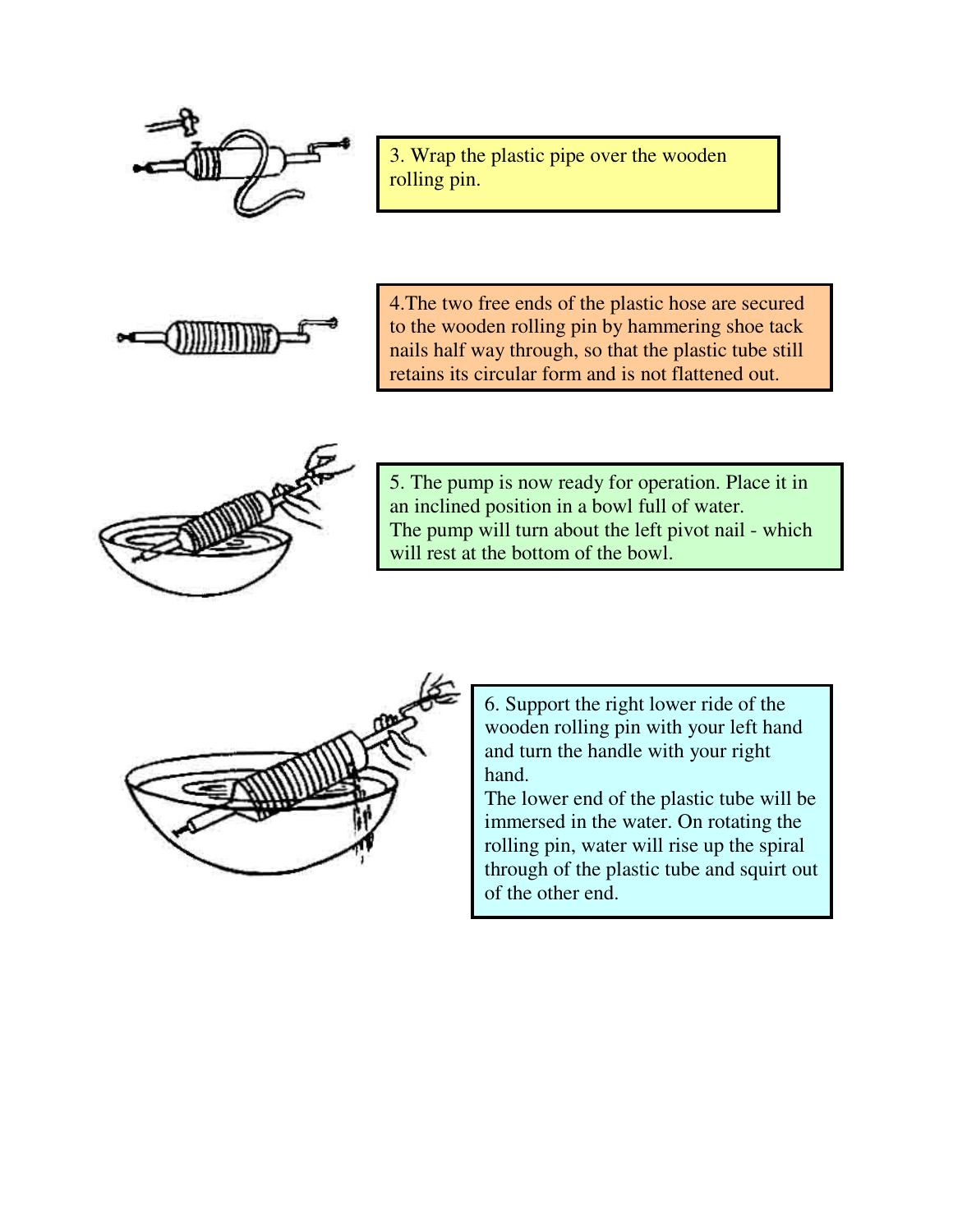# **Flywheel Pump**

As you pull the thread water gushes out of the pump and the flywheel helps to rewind the thread on the spoke. This pump is simple to make and fun to play with.



2. Cut a 14-cm long cycle spoke. Attach a 3-cm wide and 4-cm long piece of aluminum sheet rotor to the spoke at a distance of 5-cm from the left end. Make a series of holes on the rotor and tie it with thread to the spoke. Fix a little rubber washer next to the rotor. Put the rotor in a film reel bottle, with a hole for the water outlet. Attach the lid with two holes - one for the spoke and other for the water inlet. Fix the flywheel on the spoke with two nuts.



į 3. Tie 50-cm of thick but soft cotton thread to the spoke. Put a dab of rubber adhesive and tie a few knots so that the thread does not slip on the spoke. Now turn the flywheel a few times so that the thread loops around the spoke several times.



4. Keep the pump dipped in water in a vertical position and pull the thread. After a couple of pulls water will gush out of the pump and the flywheel will rewind the thread back on the spoke.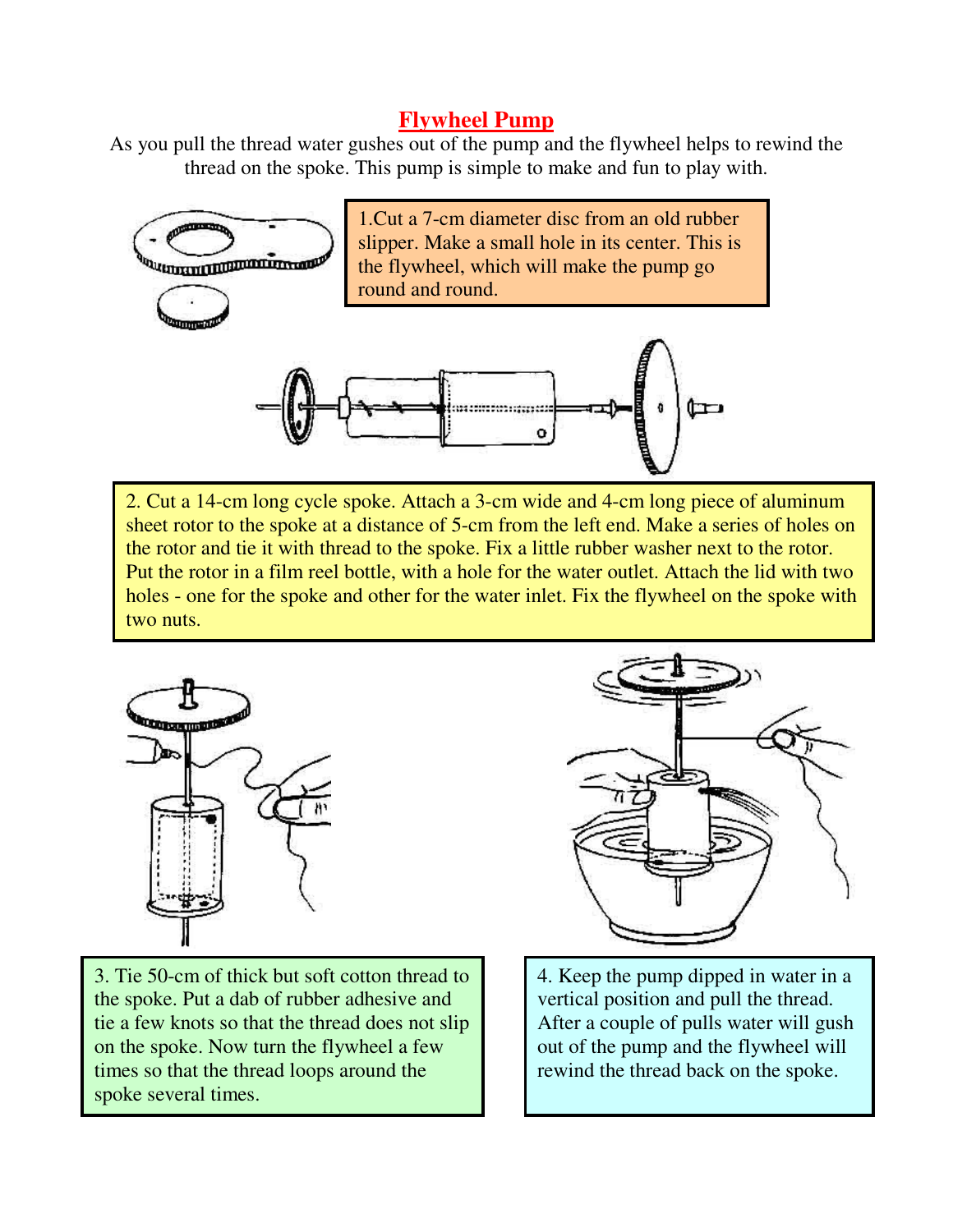#### **Squeeze Pump**

This pump is based on alternate expansion and contraction of a rubber tube to squeeze out water.



1.Five links of an old cycle chain are assembled as shown into a pentagon.



2. Weave a mild steel binding wire through the chain links and kink its two ends to make a five-pronged rotor. Rivet a link to any prong as a handle of the rotor

3. Mount the rotor with a screw on a plank of wood. Take a length of 5 - 6 mm internal diameter soft rubber tube - the red colored one, which is used, in laboratories. Fix one end of the rubber tube with a nail at the lower end of the plank. The rubber tube is then stretched over the rotor and its other end is nailed at a higher level. Place the lower end of the tube in a mug of water and turn the rotor. The alternate squeezing of the rubber tube creates a suction, which raises the water and squirts it out at the other end.



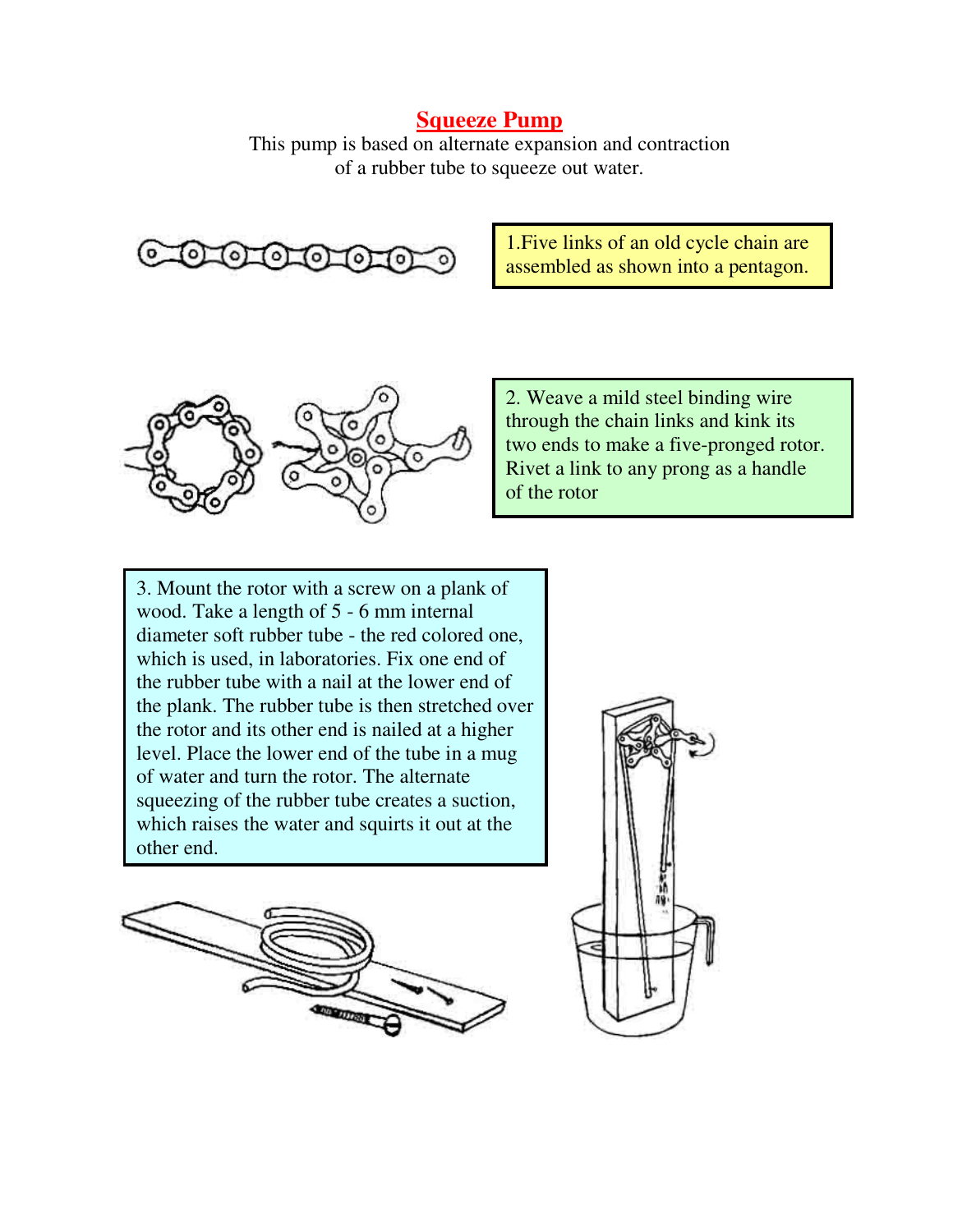# **Water Hammer**



1.This pump, common in hilly areas, uses the water from a running stream and pumps it up. Theoretically it can pump water to almost 40 times the head between the pump and the stream. With this model you can raise water by almost one and a half meters.



2. Make two holes in a jam jar lid. The holes should be the thickness of the cycle valve tube body. To prevent any leakage, cushion the lid with rubber washers on both sides, put a plastic milk bag strip on the left valve seat. Tighten both the valves to the lid with lock nuts. Attach two plastic hoses to the cycle valve bodies.



3. Make a small hole in the left-hand pipe near the bottle. Dip this end of the tube in a raised bucket of water. Suck through the hole until water flows through the pipe and comes out of the hole. When water starts flowing steadily then close the hole with a finger. The stream of water will enter the bottle with a jerk. You will have to keep opening and closing the hole - which acts like an impulse valve. With each successive hammer stroke water will rise in the bottle and compress the trapped air. This compressed air, will m turn, push out the water from the other tube and raise it to a greater height.